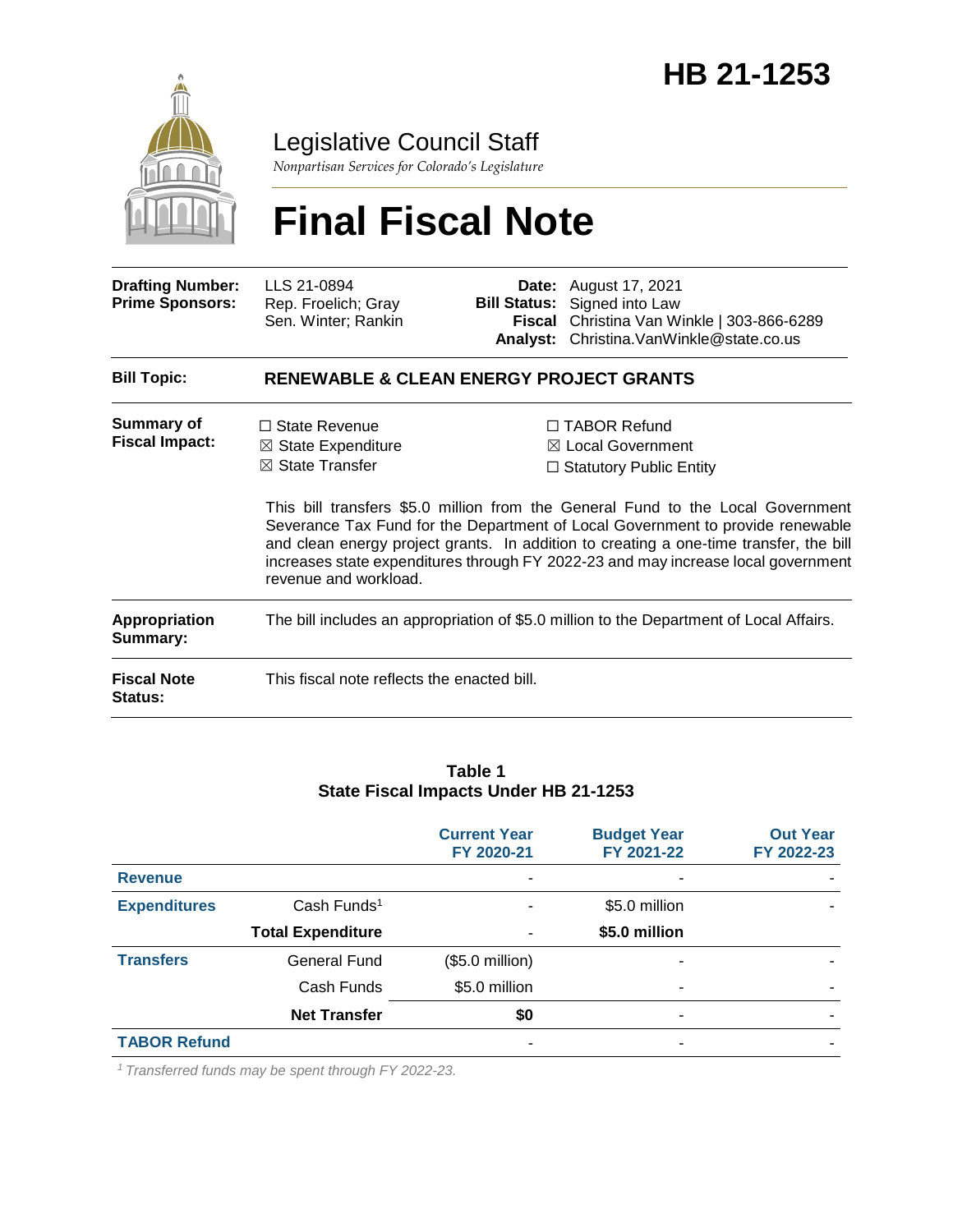Page 2

## August 17, 2021 **HB 21-1253**

#### **Summary of Legislation**

The bill transfers \$5.0 million from the General Fund to the Local Government Severance Tax Fund in FY 2020-21 and appropriates the money to the Department of Local Affairs (DOLA). DOLA is directed to award the money by August 15, 2021, or as soon as possible thereafter to provide grants for renewable and clean energy implementation projects that meet the department's eligibility criteria for funding under the renewable and clean energy initiative program. DOLA is encouraged to prioritize communities with sparse renewable and clean energy infrastructure, and to consider geographic diversity when making grants. Transferred funds are appropriated to DOLA through FY 2022-23. DOLA must report to the General Assembly regarding the grants awarded in the 2022 SMART Act hearing.

#### **Background**

DOLA launched the renewable and clean energy program in 2019 to support Colorado's goal of reaching 100 percent renewable energy by 2040. Funding is awarded for the planning and implementation of renewable energy projects. As of January 2021, around \$15.0 million has been awarded for renewable and clean energy projects. Local governments are required to contribute a minimum of 25 percent match.

#### **State Transfers**

In the current FY 2020-21, the bill transfers \$5.0 million from the General Fund to the Local Government Severance Tax Fund.

#### **State Expenditures**

Between the current FY 2020-21 and FY 2022-23, the bill increases state expenditures by a total of \$5.0 million from the Local Government Severance Tax Fund to award renewable and clean energy grants. DOLA can administer this program within existing resources.

#### **Local Government**

The bill increases workload for local governments that apply for a grant, and increases revenue and expenditures for local governments that receive a grant and to implement a renewable and clean energy project.

#### **Effective Date**

This bill was signed into law by the Governor and took effect on June 14, 2021.